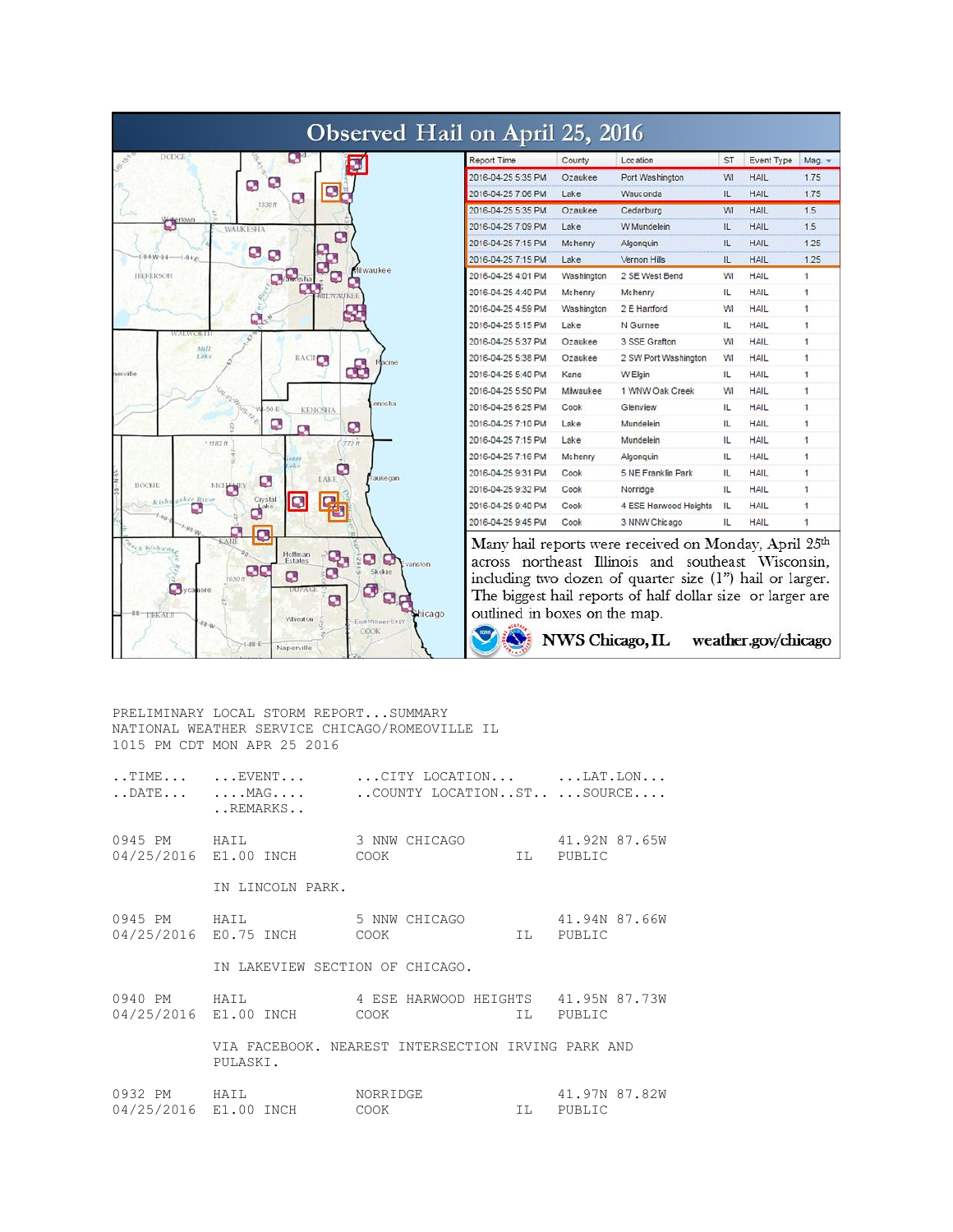|              |                                                                                     | NEAREST INTERSECTION MONTROSE AND OTTAWA. VIA FACEBOOK.                                                                                                            |  |                                     |  |  |
|--------------|-------------------------------------------------------------------------------------|--------------------------------------------------------------------------------------------------------------------------------------------------------------------|--|-------------------------------------|--|--|
|              |                                                                                     | 0931 PM HAIL 5 NE FRANKLIN PARK 41.98N 87.81W<br>04/25/2016 E1.00 INCH COOK IL PUBLIC                                                                              |  |                                     |  |  |
|              |                                                                                     | FAR NORTHWEST SIDE OF CHICAGO. RELAYED VIA FACEBOOK.                                                                                                               |  |                                     |  |  |
|              |                                                                                     | 0920 PM HAIL 2 S WOOD DALE 41.94N 87.98W<br>$04/25/2016 \quad \text{E0.88 INCH} \qquad \qquad \text{DUPAGE} \qquad \qquad \text{IL} \qquad \text{TRAINED SPORTER}$ |  |                                     |  |  |
|              |                                                                                     | 0900 PM HAIL WILMETTE 42.08N<br>04/25/2016 E0.88 INCH COOK IL PUBLIC                                                                                               |  | 42.08N 87.73W                       |  |  |
|              | VIA TWITTER.                                                                        |                                                                                                                                                                    |  |                                     |  |  |
|              |                                                                                     | 0717 PM HAIL HUNTLEY 42.17N 88.42W<br>04/25/2016 E0.88 INCH MCHENRY IL TRAINED SPOTTER                                                                             |  |                                     |  |  |
|              | HAIL JUST ENDED.                                                                    |                                                                                                                                                                    |  |                                     |  |  |
|              |                                                                                     | 0716 PM HAIL ALGONQUIN 42.16N 88.30W<br>04/25/2016 E1.00 INCH MCHENRY MCHENRY IL TRAINED SPOTTER                                                                   |  |                                     |  |  |
|              | HAIL FROM ABOUT 716 TO 721 PM. NEAREST INTERSECTION ROUTE<br>31 AND ALGONQUIN ROAD. |                                                                                                                                                                    |  |                                     |  |  |
|              |                                                                                     | 0715 PM HAIL ALGONQUIN 42.16N 88.30W<br>04/25/2016 E1.25 INCH MCHENRY IL TRAINED SPOTTER                                                                           |  |                                     |  |  |
|              |                                                                                     | HAIL BETWEEN QUARTER AND HALF DOLLAR SIZE BETWEEN 715PM<br>AND 721PM. NEW REPORT FROM ALGONQUIN AREA.                                                              |  |                                     |  |  |
|              |                                                                                     | 0715 PM HAIL VERNON HILLS 42.24N 87.96W<br>04/25/2016 E1.25 INCH LAKE IL PUBLIC                                                                                    |  |                                     |  |  |
|              |                                                                                     | ESTIMATED UP TO WALNUT SIZE. VIA TWITTER.                                                                                                                          |  |                                     |  |  |
|              |                                                                                     | 0715 PM HAIL MUNDELEIN 42.27N 88.00W<br>04/25/2016 E1.00 INCH LAKE IL PUBLIC                                                                                       |  |                                     |  |  |
|              | BUTTERFIELD AND NORTH HUNTINGTON NEAREST INTERSECTIONS.<br>RELAYED VIA FACEBOOK.    |                                                                                                                                                                    |  |                                     |  |  |
|              | 04/25/2016 E1.00 INCH LAKE                                                          | 0710 PM HAIL MUNDELEIN 42.27N 88.00W                                                                                                                               |  | IL PUBLIC                           |  |  |
|              | AT CARMEL HIGH SCHOOL. 176 AND HAWLEY.                                              |                                                                                                                                                                    |  |                                     |  |  |
|              | 0709 PM HAIL W MUNDELEIN<br>04/25/2016 E1.50 INCH LAKE                              |                                                                                                                                                                    |  | 42.27N 88.00W<br>IL TRAINED SPOTTER |  |  |
|              | NEAR CHEVY CHASE ROAD.                                                              |                                                                                                                                                                    |  |                                     |  |  |
|              | 0706 PM HAIL<br>04/25/2016 E1.75 INCH LAKE                                          | WAUCONDA                                                                                                                                                           |  | 42.27N 88.14W<br>IL TRAINED SPOTTER |  |  |
|              | DAMAGE TO MULTIPLE VEHICLES AND A SKYLIGHT IN A HOME.<br>ROUTE 12 AND 176.          |                                                                                                                                                                    |  |                                     |  |  |
| 0702 PM HAIL | 04/25/2016 E0.75 INCH                                                               | WAUCONDA<br>LAKE                                                                                                                                                   |  | 42.27N 88.14W<br>IL TRAINED SPOTTER |  |  |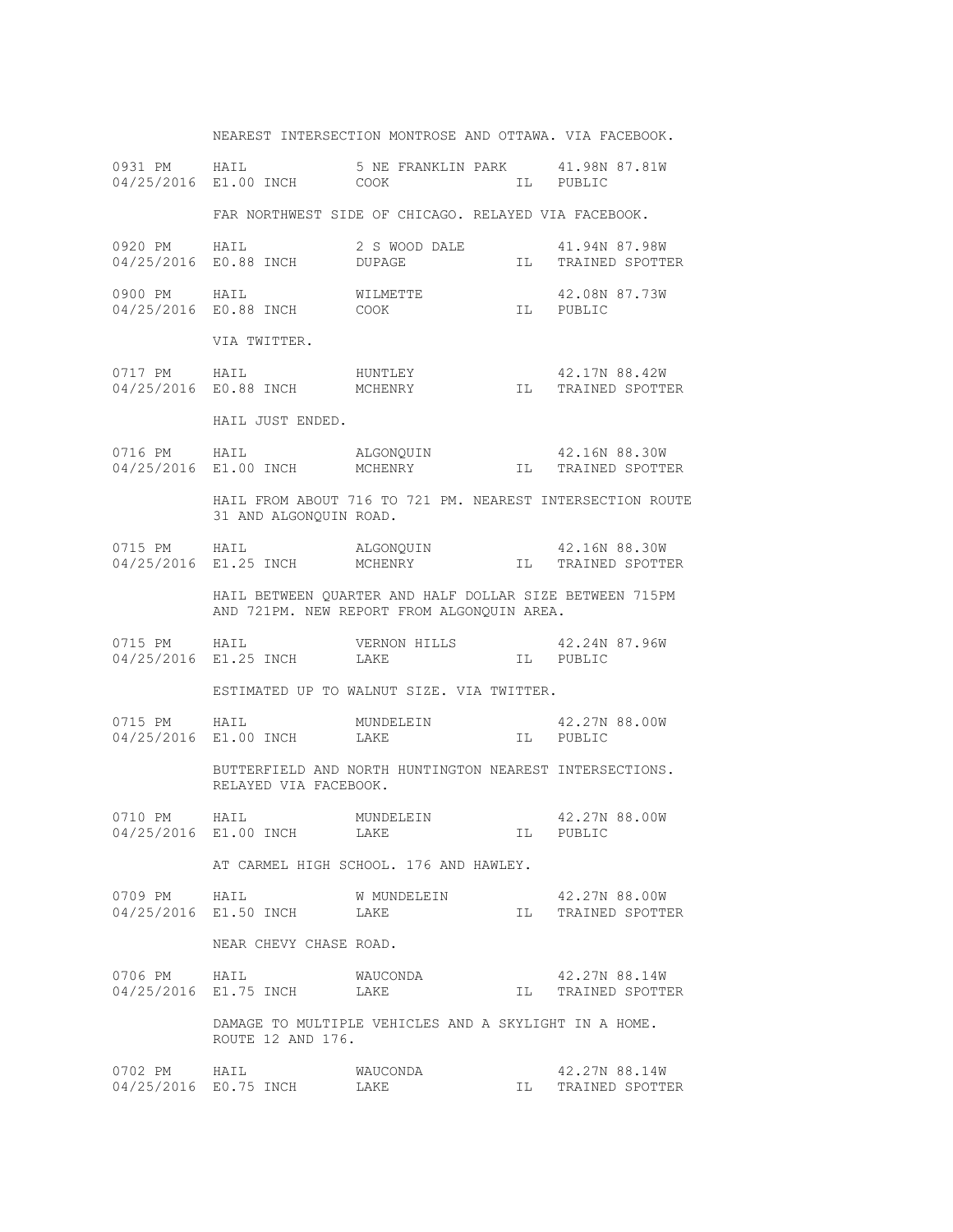|              | 0625 PM HAIL GLENVIEW<br>04/25/2016 E1.00 INCH COOK                                                                                                                                 | $\begin{array}{c}\n\text{IL}\n\end{array}$                                                                                                           |      | 42.08N 87.82W<br>IL PUBLIC       |  |
|--------------|-------------------------------------------------------------------------------------------------------------------------------------------------------------------------------------|------------------------------------------------------------------------------------------------------------------------------------------------------|------|----------------------------------|--|
|              |                                                                                                                                                                                     | $\begin{tabular}{llllll} 0613 PM & HAIL & MOUNT PROSPECT & 42.07N \\ 04/25/2016 & E0.50 INCH & COOK & IL & PUBLIC \end{tabular}$                     |      | 42.07N 87.94W                    |  |
|              | 1/4 TO 1/2 INCH HAIL REPORTED.                                                                                                                                                      |                                                                                                                                                      |      |                                  |  |
|              | 04/25/2016 E0.50 INCH COOK                                                                                                                                                          | 0613 PM HAIL SARLINGTON HEIGHTS 42.09N 87.98W                                                                                                        |      | IL TRAINED SPOTTER               |  |
|              |                                                                                                                                                                                     | SOUTH SIDE OF ARLINGTON HEIGHTS.                                                                                                                     |      |                                  |  |
|              | 0609 PM HAIL 2 N ELK GR<br>04/25/2016 M0.88 INCH COOK                                                                                                                               | 2 N ELK GROVE VILLAGE 42.03N 87.99W                                                                                                                  |      | IL AMATEUR RADIO                 |  |
|              |                                                                                                                                                                                     | $\begin{tabular}{llllll} 0600 PM & HAIL & CRYSTAL LAKE & 42.23N 88.33W \\ 04/25/2016 & E0.88 INCH & MCHENRY & IL & TRAINED SPORTER \\ \end{tabular}$ |      |                                  |  |
|              |                                                                                                                                                                                     | LAKEWOOD IN CRYSTAL LAKE. HAIL LASTED 45 SECONDS.                                                                                                    |      |                                  |  |
|              | 04/25/2016 E0.75 INCH COOK                                                                                                                                                          | 0555 PM HAIL STREAMWOOD 42.02N 88.17W                                                                                                                |      | IL TRAINED SPOTTER               |  |
|              | HAIL UP TO DIME SIZE7/10 OF AN INCHJUST UNDER PENNY<br>SIZE. NEAREST INTERSECTIONS BARRINGTON ROAD AND<br>SCHAUMBURG ROAD. RELAYED VIA TWITTER. HAIL FELL FROM 550<br>PM TO 555 PM. |                                                                                                                                                      |      |                                  |  |
|              |                                                                                                                                                                                     |                                                                                                                                                      |      |                                  |  |
|              |                                                                                                                                                                                     | HAIL FELL FROM 549 TO 551PM IN NORTHEAST CORNER OF ELGIN.                                                                                            |      |                                  |  |
|              | 04/25/2016 MO.50 INCH KANE                                                                                                                                                          | 0542 PM HAIL 3 W ELGIN 42.04N 88.35W                                                                                                                 |      | IL COCORAHS                      |  |
|              | 04/25/2016 M1.00 INCH KANE                                                                                                                                                          | 0540 PM HAIL WELGIN 42.04N 88.29W<br>04/25/2016 M1.00 INCH KANE IL PUBLIC                                                                            |      | IL PUBLIC                        |  |
|              | NEAREST INTERSECTION US-20 AND MCCLEAN BOULEVARD.                                                                                                                                   |                                                                                                                                                      |      |                                  |  |
|              | 0515 PM HAIL<br>04/25/2016 M1.00 INCH                                                                                                                                               | N GURNEE<br>LAKE                                                                                                                                     | IL   | 42.38N 87.94W<br>TRAINED SPOTTER |  |
|              | HAIL RANGED IN SIZE FROM ONE QUARTER INCH TO ONE INCH IN<br>DIAMETER. HAIL FELL ROUGHLY FROM 510PM TO 515PM.                                                                        |                                                                                                                                                      |      |                                  |  |
| 0510 PM HAIL | 04/25/2016 E0.75 INCH                                                                                                                                                               | GURNEE<br>LAKE                                                                                                                                       | IL.  | 42.38N 87.94W<br>TRAINED SPOTTER |  |
|              | GRAND AND FULLER.                                                                                                                                                                   |                                                                                                                                                      |      |                                  |  |
| 0507 PM HAIL | 04/25/2016 E0.25 INCH DE KALB                                                                                                                                                       | SYCAMORE                                                                                                                                             | TL 1 | 41.98N 88.70W<br>TRAINED SPOTTER |  |
|              | ACCUMULATING SMALL HAIL WHITENING GRASS ON DEKLAB<br>SYCAMORE BORDER NEAR ROUTE 23 AND BETHANY ROAD.                                                                                |                                                                                                                                                      |      |                                  |  |
| 0507 PM      | HAIL<br>04/25/2016 MO.50 INCH                                                                                                                                                       | SYCAMORE<br>DEKALB                                                                                                                                   | IL I | 41.98N 88.70W<br>TRAINED SPOTTER |  |